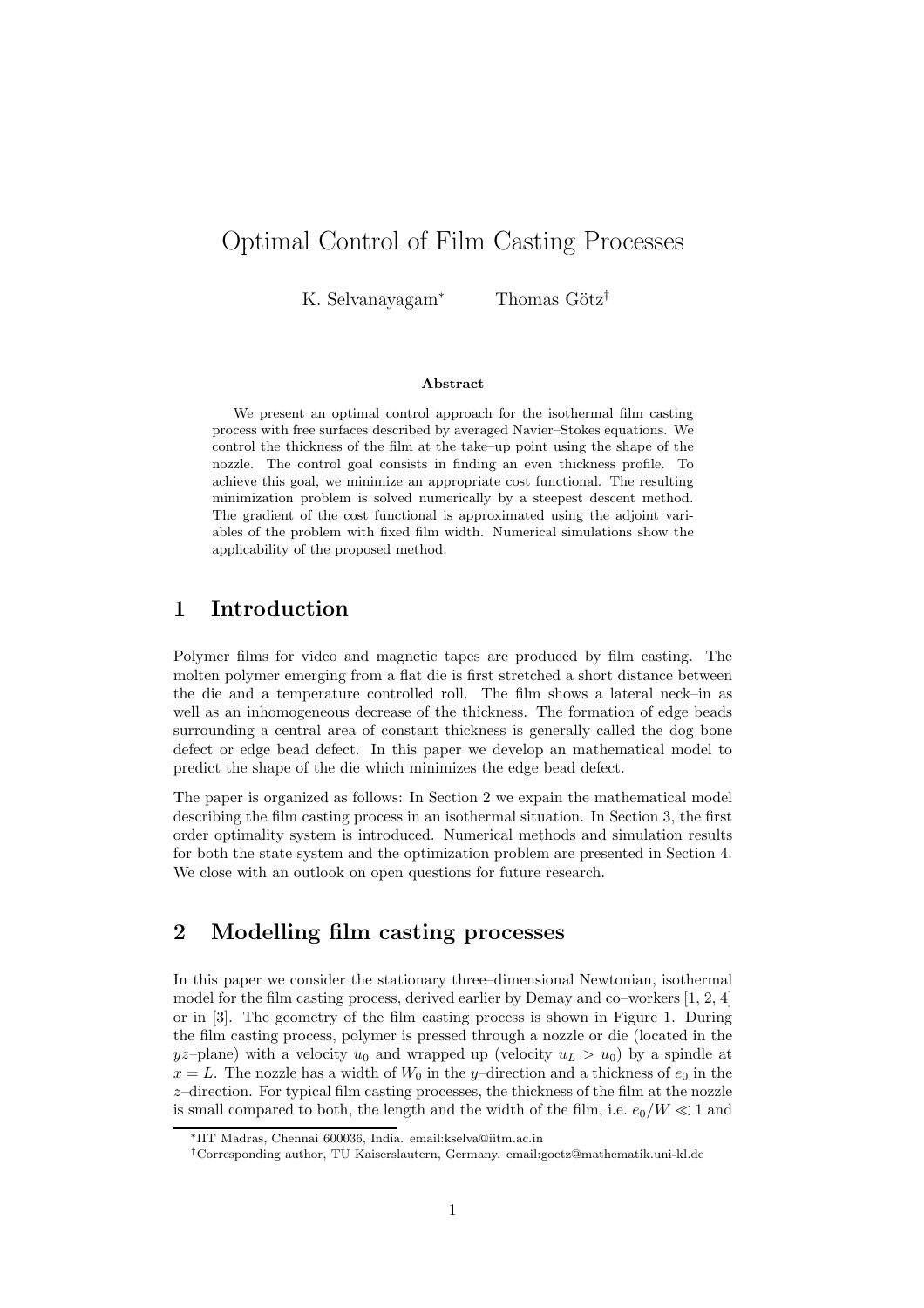

Figure 1: Sketch of the considered geometry for the film casting process.

 $e_0/L \ll 1$ . In this thin film limit, we average the mass and momentum equations describing the polymer flow over the z–direction. This leads to the following reduced equations, see [1, 2]

$$
\nabla \cdot (eU) = 0 \tag{1a}
$$

$$
(U \cdot \nabla)U = \frac{1}{\text{Re}} \left( \Delta U + 3\nabla (\nabla \cdot U) \right) . \tag{1b}
$$

Here  $U = (u, v)$  denotes the velocity field in the x- and y-directions and e denotes the thickness of the film in the z-direction. The Reynolds–number Re =  $\frac{L_{u_L}}{\nu}$  is based on the length of the film, the take–up velocity and the viscosity of the fluid. Using the notations of Figure 1, the system (1) has to be solved inside the two– dimensional film domain  $\Omega = \{(x, y): 0 < x < L, -W(x) < y < W(x)\}.$  Note, that the width  $W(x)$  of the film is a free boundary and not known a–priori. The boundary of the domain consists of the extrusion line  $\gamma_1 = \{0\} \times (-W(0), W(0)),$ the take–up line  $\gamma_2 = \{L\} \times (-W(L), W(L))$  and the lateral boundaries  $\gamma_3 =$  $(0, L) \times \{-W(x)\}\$ and  $\gamma_4 = (0, L) \times \{W(x)\}.$ 

At the inflow boundary, we prescribe a fixed inflow velocity and the initial film thickness

$$
(u, v, e) = (u_0, 0, e_0) \text{ at } \gamma_1. \tag{2a}
$$

And the spindle, we also prescribe the winding velocity

$$
(u, v) = (uL, 0)
$$
 at  $\gamma_2$ . (2b)

The ratio  $D = u_L/u_0 > 1$  between the winding and the extrusion velocity is also known as the draw ratio. Due to the hyperbolic nature of Eqn. (1a), there is no boundary condition for the thickness on  $\gamma_2$ . The treatment of the lateral boundaries  $\gamma_3, \gamma_4$  is more sophisticated, since they are free boundaries. Their location is not known in advance and evolves with the width  $W = W(x)$  of the film. The dynamic and kinemetic conditions along the free boundary read as

$$
\sigma \cdot n = 0 \quad \text{at } \gamma_3, \, \gamma_4 \,, \tag{2c}
$$

$$
u\partial_x W - v = 0 \quad \text{at } \gamma_3, \gamma_4 . \tag{2d}
$$

Here *n* denotes the unit outer normal to  $\gamma_i$ ,  $i = 3, 4$  and

$$
\sigma = (\nabla U) + (\nabla U)^{T} + 2 (\text{div } U) I = \begin{pmatrix} 4\partial_x u + 2\partial_y v & \partial_y u + \partial_x v \\ \partial_y u + \partial_x v & 2\partial_x u + 4\partial_y v \end{pmatrix}
$$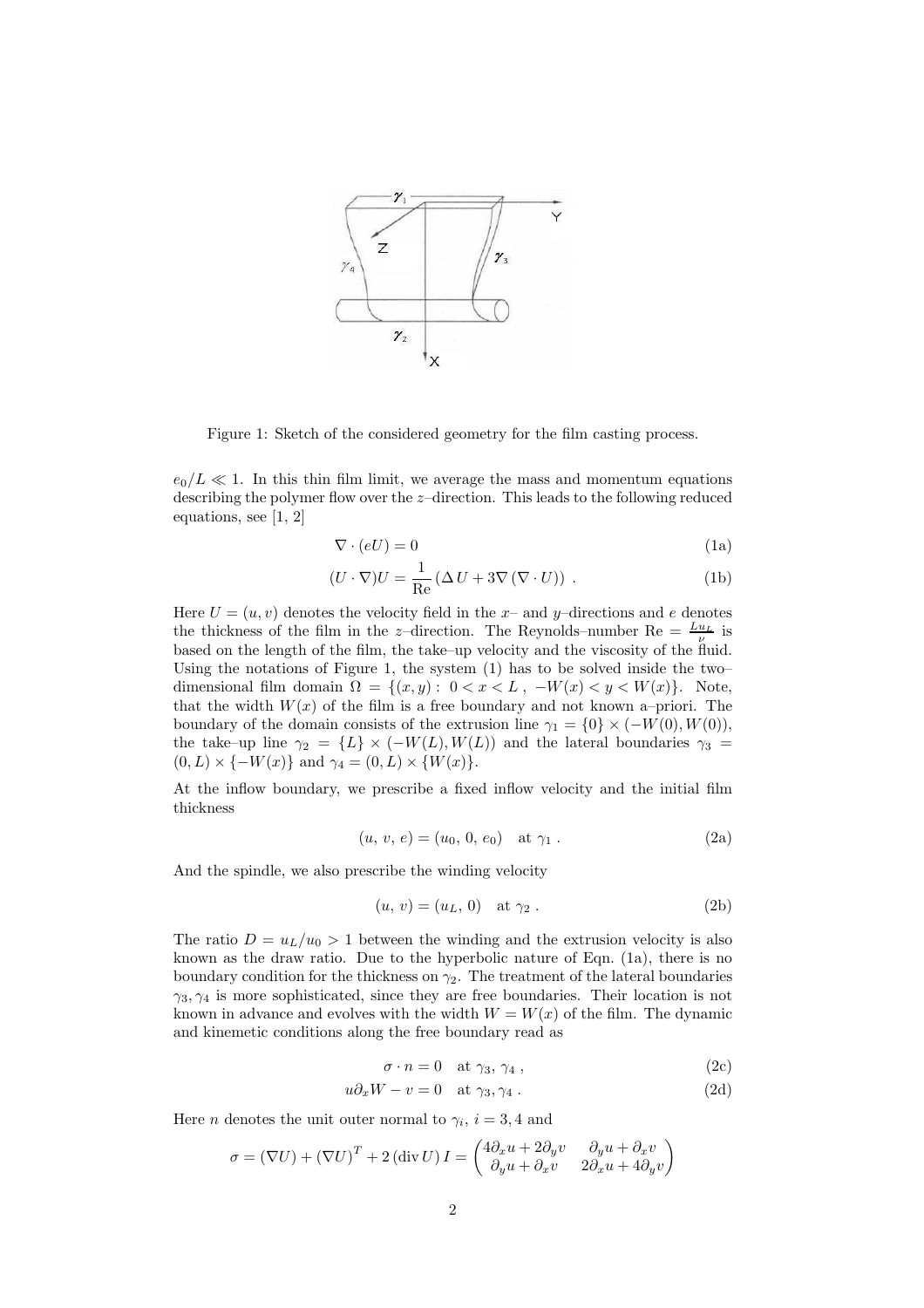

Figure 2: Thickness profile of the film casting process with edge bead defect.

is the stress–tensor and I is the  $2 \times 2$  identity matrix.

To simplify notations, we call  $z = (u, v, e)$  the state variables of the the problem.

Typical parameters used throughout the paper are given in the following table

| stretching distance | $L = 0.4 \,\mathrm{m}$ |
|---------------------|------------------------|
| film width          | $W = 1m$               |
| draw ratio          | $D = 10$               |
| Reynolds number     | $Re = 3$               |

### 3 Optimal control

The model (1) is capable to predict the final thickness  $e(L, y)$  of the film. This thickness profile depends on the geometry  $e_0$  of the nozzle as well as the draw–ratio D. Using a rectangular nozzle, i.e. a uniform initial thickness  $e_0$ , one obtains the well–known effect of edge beads, see Figure 2. In this case the final film is thinner in the middle than at the lateral surfaces; an undesired result. In contrast to that, industrial applications aim to produce films with a uniform thickness profile at the take–up roll.

The parameters that can be modified are the initial thickness profile  $e_0$  and the velocity at the die  $u_0$  as well as the velocity of the take–up roll  $u_L$ . However, changing the constant velocity at the die or the take–up roll to a non–constant velocity profile is almost impossible under production conditions. Hence we focus on controlling the initial thickness  $\varphi = e_0$  of the film.

To model the requirement of an even film thickness at the take–up roll, we consider the following tracking–type cost functional

$$
J(z, \varphi) = \int_{-W(L)}^{W(L)} |e(L, y) - e_d|^2 dy
$$
 (3)

where  $e_d$  is the desired thickness.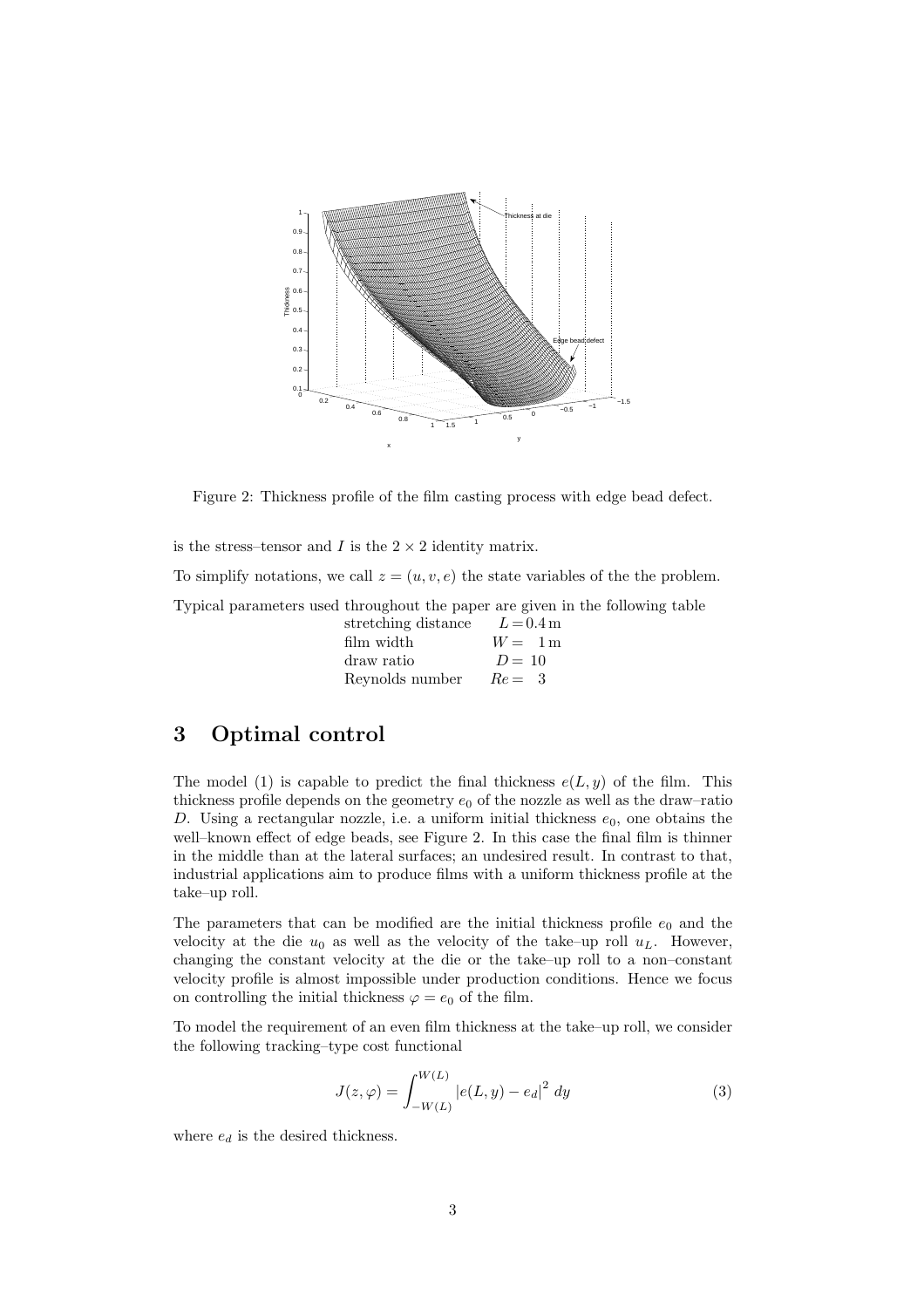The question of minimizing our cost functional  $J(z, \varphi)$  belongs to the class of constrained optimization problem, where the cost functional (3) is minimized with respect to the constraint given by the state system  $(1)$ ,

minimize 
$$
J(z, \varphi)
$$
 with respect to  $\varphi$  subject to (1). (4)

Optimization problems with differential equations constraints have gained a huge interest in the recent years, see [5, 6]. Optimal control problems for the Navier– Stokes equations, or models arising from them, have been investigated in [7, 8]. However, problems with free boundaries are yet a field of research and not much is known about general methods for this situation [9, 10].

In the sequel, we will formally introduce the Lagrangian for the problem (4). The first–order optimality system can be derived and leads to the problem of finding the adjoint operator for the state equations (1).

#### 3.1 The first–order optimality system

Let Z denote the space of the state variables  $z = (u, v, e)$  and C be the set of admissible controls, i.e. admissible nozzle shapes. To shorten the notation, we write the state system  $(1)$  together with its boundary conditions  $(2)$  shortly as  $P(z,\varphi) = 0$ , where  $P: Z \times \overline{C} \to W^*$  is called the state operator. Using a set  $\xi = (\xi_u, \xi_v, \xi_e) \in W$  of Lagrangian multipliers, we introduce the Lagrangian L:  $Z \times C \times W \to \mathbb{R}$  by

$$
L(z, \varphi, \xi) = J(z, \varphi) + \langle P(z, \varphi), \xi \rangle_{W^*, W} . \tag{5}
$$

Here  $\langle p, \xi \rangle_{W^*,W} \in \mathbb{R}$  denotes the duality pairing between  $p \in W^*$  and  $\xi \in W$ .

Now, as a standard result from nonlinear optimization, the Karush–Kuhn–Tucker (KKT) system is a necessary first–order optimality condition. Assuming enough regularity, the Lagragian is Fréchet–differentiable and the first–order optimality condition reads as

$$
DL(z,\varphi,\xi)=0\ ,
$$

or componentwise

$$
P(z, \varphi) = 0 \quad \text{in } W^*, \tag{6a}
$$

$$
\partial_z P^*(\xi)[z,\varphi] + \partial_z J(z,\varphi) = 0 \quad \text{in } Z^*,
$$
 (6b)

 $\partial_{\varphi} P^*(\xi)[z,\varphi] + \partial_{\varphi} J(z,\varphi) = 0 \text{ in } C^*$ . (6c)

In the system  $(6)$ , we can easily identify the state  $(6a)$ , adjoint  $(6b)$  and gradient equation (6c) in operator form.

Remark 3.1. To solve the KKT–system (6), we need to derive the adjoint equation (6b) in its strong or at least weak form. Here, the existence of the free boundaries  $\gamma_3$ ,  $\gamma_4$  poses a severe difficulty. Hence, we will derive in the sequel the adjoint equation for our model in the case of fixed boundaries.

This simplification is motivated by the observation, that the adjoint variables, as solution of the adjoint equation, are only needed to compute the direction of the gradient in  $(6c)$ . When applying a numerical minimization algorithm to  $(4)$ , we may also work with an inexact, only approximative gradient direction. Hence, we may replace the full adjoint problem, originating for the free boundaries, by a simpler, more tractable one with fixed boundaries. In Section 4, when we present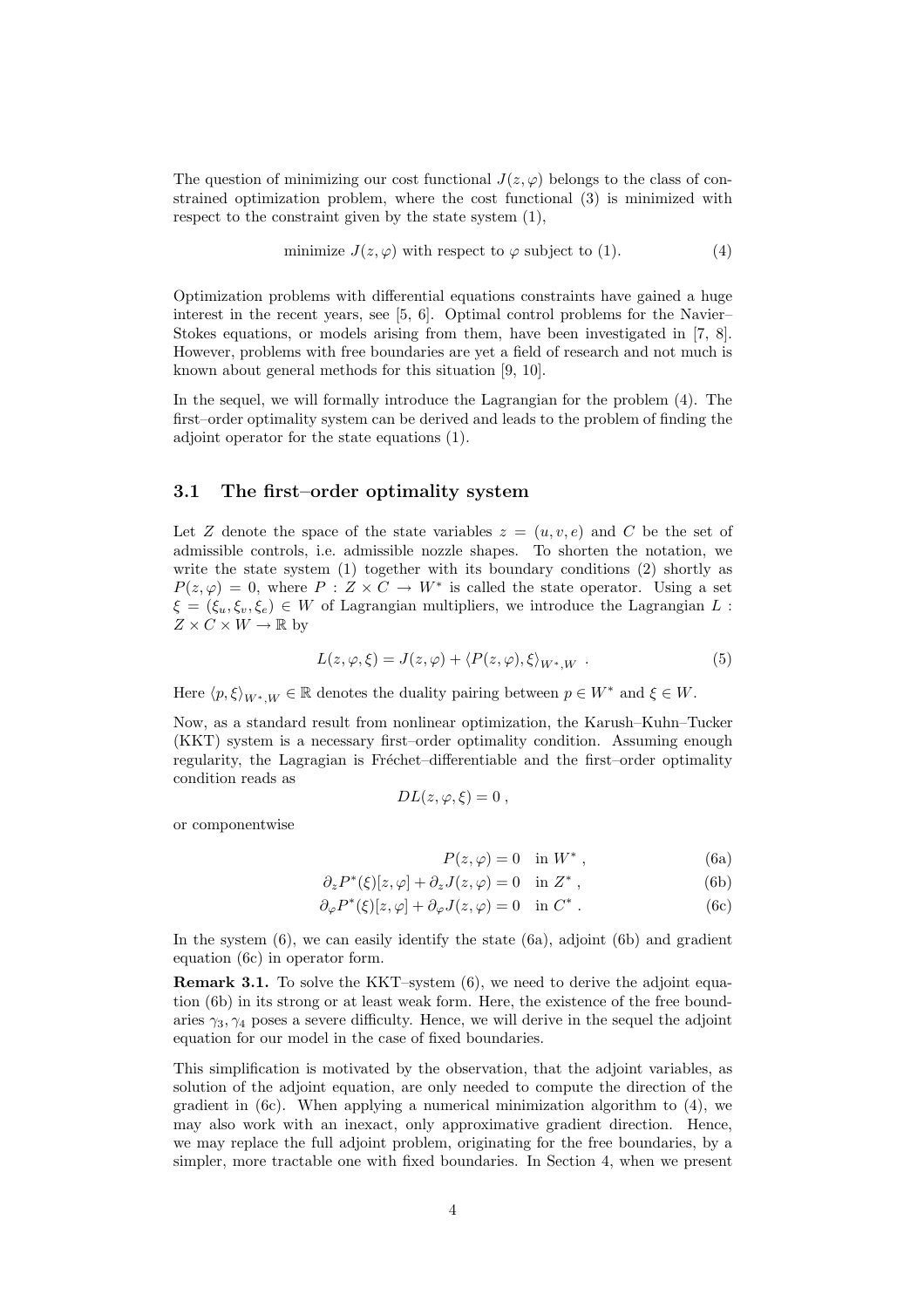numerical results, we will a–posteriori justify this approch. We will see then, that our algorithm, based only on the inexact gradient information, sucessfully reduces the cost functional and terminates with a satisfactory solution for the minimization problem.

To derive the adjoint system and gradient equation, we rewrite the state problem (1) in weak form, multiply by the adjoint variables and integrate over the fixed domain  $[0, L] \times [0, W]$ . Then we apply the boundary conditions (2a), (2b) and (2c) which reads in the case of fixed boundaries  $\gamma_3$  and  $\gamma_4$  as

$$
\partial_x u + 2\partial_y v = 0 , \qquad \partial_y u + \partial_x v = 0 . \tag{7}
$$

Differentiation with respect to the state variables  $z$  yields the system of adjoint equations. Assuming enough regularity, we can identify the following strong form

$$
u\partial_x \xi_e + v\partial_y \xi_e = 0 \tag{8a}
$$

$$
\frac{1}{Re} \left[ 4 \partial_{xx} \xi_u + \partial_{yy} \xi_u + 3 \partial_{xy} \xi_v \right] + u \partial_x \xi_u + \partial_y \left( v \xi_u \right) - \partial_x v \, \xi_v = e \partial_x \xi_e \tag{8b}
$$

$$
\frac{1}{Re} \left[ \partial_{xx} \xi_v + 4 \partial_{yy} \xi_v + 3 \partial_{xy} \xi_u \right] + \partial_x \left( u \xi_v \right) + v \partial_y \xi_v - \partial_y u \xi_u = e \partial_y \xi_e \tag{8c}
$$

together with the boundary conditions

$$
\xi_e(L, y) = \frac{2(e(L, y) - e_d)}{u_L} \tag{8d}
$$

$$
\xi_u(0, y) = \xi_v(0, y) = 0 \qquad \xi_u(L, y) = \xi_v(L, y) = 0 \tag{8e}
$$

$$
\frac{1}{Re} \left[ \partial_y \xi_u - \frac{7}{2} \partial_x \xi_v \right] + v \xi_u = 0 \quad \frac{4}{Re} \left[ \partial_x \xi_u - \partial_y \xi_v \right] - v \xi_v = e \xi_e \quad \text{on } \gamma_3 \ \& \ \gamma_4 \tag{8f}
$$

Taking the derivative of the Lagrangian L with respect to the control variable  $e_{in}$ yields the gradient equation

$$
\int_0^W \xi_e(0, y) u_0 e_{in}(y) dy = 0.
$$
 (9)

# 4 Numerical Simulations

The KKT–system (6) corresponding to the first–order optimality conditions for the minimization problem (4) are a system of coupled, nonlinear PDEs. Hence, we will apply an iterative algorithm to solve them.

### 4.1 Solution algorithm

Starting from an initial guess for  $e_{in}$  we compute the state variables z from the nonlinear state equations. With this new state one can continue to solve the adjoint system for  $\xi$ . Using the state and adjoint variable we are able to update the control variable  $e_{in}$ . The detailed algorithm reads as

- 1. Given an initial control  $e_{in}^0$ . Set  $k = 0$ .
- 2. Solve the state equations (6a), i.e. (1) with the boundary conditions (2) as a free boundary value problem to obtain the new state variables  $z^{k+1}$ .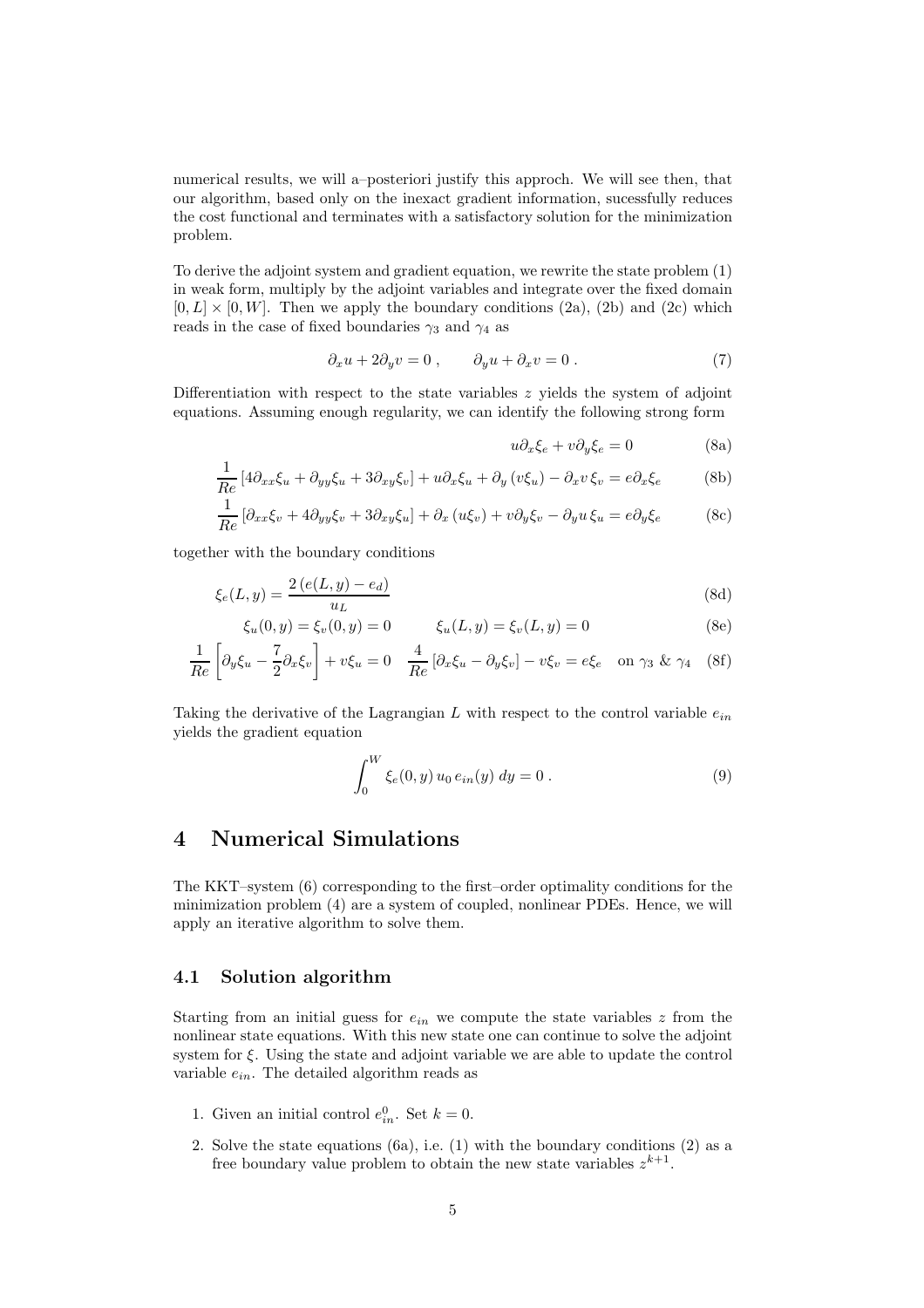- 3. Given the state  $z^{k+1}$  corresponding to the control  $e_{in}^k$ , solve the adjoint problem (6b), i.e. (8) as a fixed boundary value problem to obtain  $\xi^{k+1}$ .
- 4. Given  $\xi^{k+1}$ , update the control by

$$
e_{in}^{k+1}(y) = e_{in}^k(y) - \xi_e^{k+1}(0, y) u_0
$$
\n(10)

- 5. Calculate the cost functional  $J^{k+1} = J(z^{k+1}, \varphi^{k+1})$
- 6. If  $J^{k+1} < \epsilon$ then Stop else set  $k = k + 1$  and go to step 2.

### 4.2 Solving the state equation

Since the boundaries  $\gamma_3$  and  $\gamma_4$  are free surfaces, it is difficult to implement the boundary condition  $\sigma \cdot n = 0$ . To overcome the free surface, we transform the domain into a square domain by mapping the coordinates  $(x, y)$  to  $(x, \tilde{y})$  where  $\tilde{y}(x) = \frac{y}{W(x)}$ . Then, the new coordinates belong to a square domain  $(x, \tilde{y}) \in [0, L] \times [-1, 1].$ Applying this coordinate transformation to the state system (1) yields

$$
\partial_x (eu) - \tilde{y} \frac{W'}{W} \partial_y (eu) + \frac{1}{W} \partial_y (ev) = 0 \tag{11a}
$$
  

$$
u \partial_x u + \frac{v}{W} \partial_{\tilde{y}} u - u \tilde{y} \frac{W'}{W} \partial_{\tilde{y}} u = \frac{1}{\text{Re}} \left[ 4 \partial_{xx} u + \frac{1}{W^2} \partial_{\tilde{y}\tilde{y}} u + \frac{3}{W} \partial_{x\tilde{y}} v - 8 \tilde{y} \frac{W'}{W} \partial_{x\tilde{y}} u - 4 \tilde{y} \frac{W''}{W} \partial_{\tilde{y}} u + 4 \tilde{y} \frac{(W')^2}{W^2} \partial_{\tilde{y}} u + 4 \tilde{y}^2 \frac{(W')^2}{W^2} \partial_{\tilde{y}\tilde{y}} u - 3 \tilde{y} \frac{W'}{W^2} \partial_{\tilde{y}\tilde{y}} v - 3 \frac{W'}{W^2} \partial_{\tilde{y}} v \right]
$$
  
(11b)

$$
u\partial_x v + \frac{v}{W}\partial_{\tilde{y}}v - u\tilde{y}\frac{W'}{W}\partial_{\tilde{y}}v = \frac{1}{\text{Re}}\left[4\partial_{xx}v + \frac{4}{W^2}\partial_{\tilde{y}\tilde{y}}v + \frac{3}{W}\partial_{x\tilde{y}}u - 2\tilde{y}\frac{W'}{W}\partial_{x\tilde{y}}v - \tilde{y}\frac{W''}{W}\partial_{\tilde{y}}v + \tilde{y}\frac{(W')^2}{W^2}\partial_{\tilde{y}}v + \tilde{y}\frac{(W')^2}{W^2}\partial_{\tilde{y}\tilde{y}}v - 3\tilde{y}\frac{W'}{W^2}\partial_{\tilde{y}\tilde{y}}u - 3\frac{W'}{W^2}\partial_{\tilde{y}}u\right]
$$
(11c)

Since the flow is symmetric about the centerline  $y = 0$ , it is sufficient to solve the problem in the half domain  $[0, L] \times [0, 1]$ . The boundaries of the computational domain are the extrusion line  $\gamma_1 = \{0\} \times [0,1]$ , the take–up line  $\gamma_2 = \{L\} \times [0,1]$ and the former free surface  $\gamma_3 = [0, L] \times \{1\}$ . The fourth boundary  $\gamma_4 = [0, L] \times \{0\}$ is the symmetry line. The conditions at the boundaries read as

$$
u = u_0 , \qquad \qquad v = 0 , \qquad \qquad e = e_0 \qquad \qquad \text{at } \gamma_1 \quad (12a)
$$

$$
u = uL , \t\t v = 0 , \t\t at  $\gamma_2$  (12b)
$$

$$
u(x, y) = u(x, -y)
$$
,  $v(x, y) = -v(x, -y)$ ,  $e(x, y) = e(x, -y)$  at  $\gamma_4$  (12c)

$$
\frac{1}{W}\partial_{\tilde{y}}u + \partial_x v - \tilde{y}\frac{W'}{W}\partial_{\tilde{y}}v = 0 , \qquad \frac{2}{W}\partial_{\tilde{y}}v + \partial_x u - \tilde{y}\frac{W'}{W}\partial_{\tilde{y}}u = 0 \quad \text{at } \gamma_3 \tag{12d}
$$

The film width  $W(x)$  itself is computed using the kinematic condition (2d), i.e.  $W' =$  $v/u$  and  $W(0) = W_0$ .

In the numerical algorithm, we solve the system (11b) and (11c) for the velocities  $u$  and  $v$ . Afterwards, we update the film width  $W$ . These steps are iterated until convergence is reached. Then, we compute the film thickness using (11a).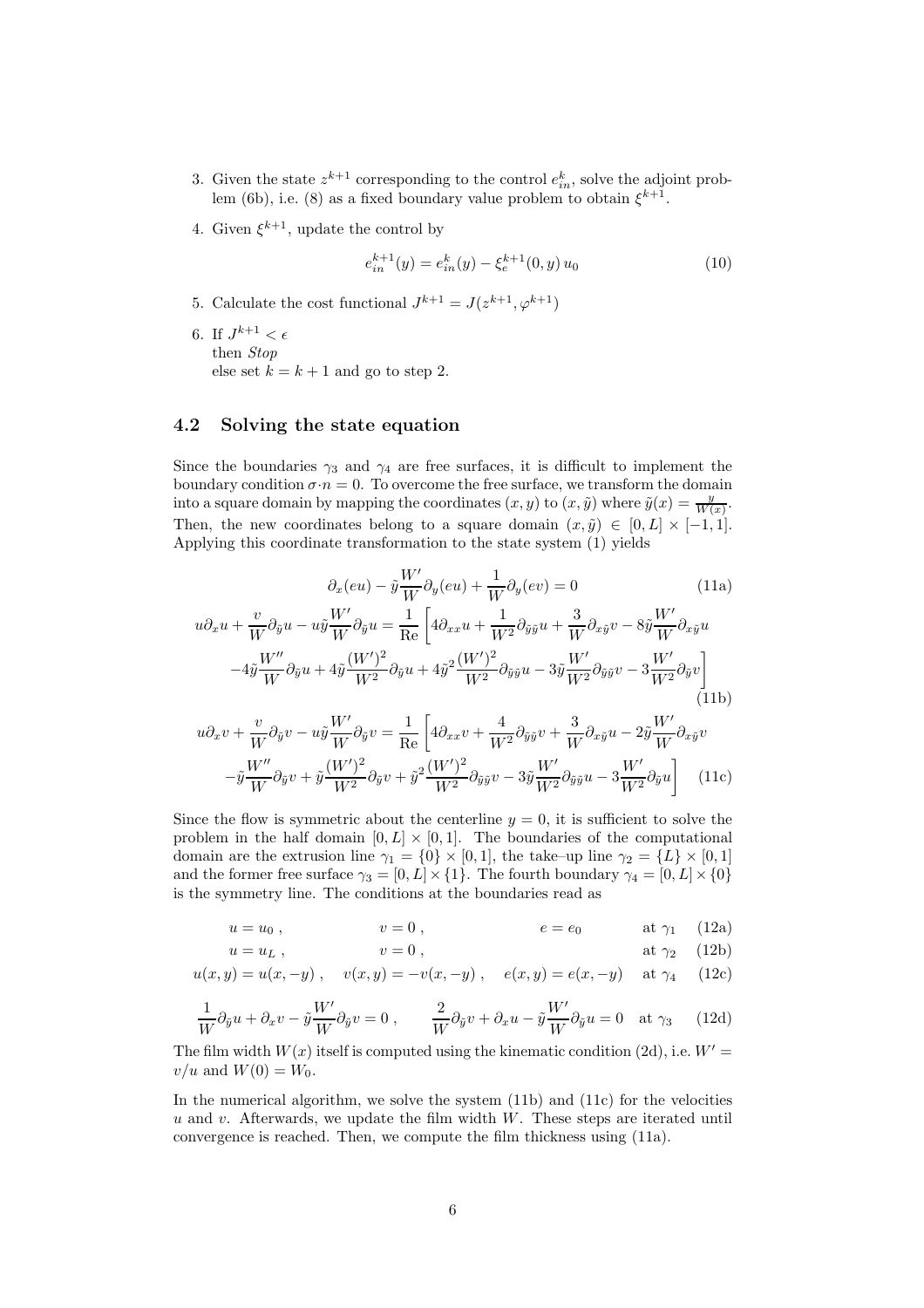Remark 4.1. If we use the system (11) and (12) to derive the adjoint and gradient equation, we get the exact adjoint gradient equation. However, the adjoint system will have a rather complicated structure and hence it will be difficult and expensive to solve. Therefore, we prefer to work with the inexact adjoint system (8) which is cheaper to solve. The price for the reduced complexity of the adjoint system is an increase of the number of iterations needed to solve the full KKT–system (6).

#### 4.3 Discretization

For the numerical simulations we use standard finite differences on a uniform grid with mesh widths h,  $k > 0$  in the x- and  $\tilde{y}$ -direction resp. The same grid is used for the state as well as for the adjoint equation. We use the standard notation  $u_{ij}$ to denote the value of the function u at the grid point  $(x_i, \tilde{y}_j) = (ih, jk)$ . For the hyperbolic equations (11a) and (8a) we apply upwind methods. In equation (11a) governing the film thickness, the flow is oriented in the positive  $x$ -direction; hence the upwind scheme reads as

$$
\frac{(eu)_{ij} - (eu)_{i-1j}}{h} - y\frac{W'}{W}\frac{(eu)_{ij+1} - (eu)_{ij-1}}{2k} + \frac{1}{W}\frac{(ev)_{ij+1} - (ev)_{ij}}{k} = 0.
$$

In case of the adjoint thickness equation (8a) the information is travelling in the reverse direction and hence the upwind discretization reads as



Figure 3: Flow direction in the state system.

Figure 4: Flow direction in the adjoint system.

In the velocity equations (11b) and (11c) the nonlinear terms are handled by iteration. Central differences are used to discretize the derivatives. The adjoint equations (8b) and (8c) are discretized analogously.

### 4.4 Simulation Results

In a first step, we solved the state system  $(1)$  or resp.  $(11)$  for a given, constant initial thickness  $e_0$ . Figure 2 on page 3 shows the thickness of the film. The transversal velocity component  $v$  is shown in Figures 5 and 6. Figure 5 plots the transversal velocity  $v(\cdot, y)$  at different lateral cuts  $x = x_i$ . Figure 6 contains the same velocity component, but at longitudinal cuts  $y = y_i$ .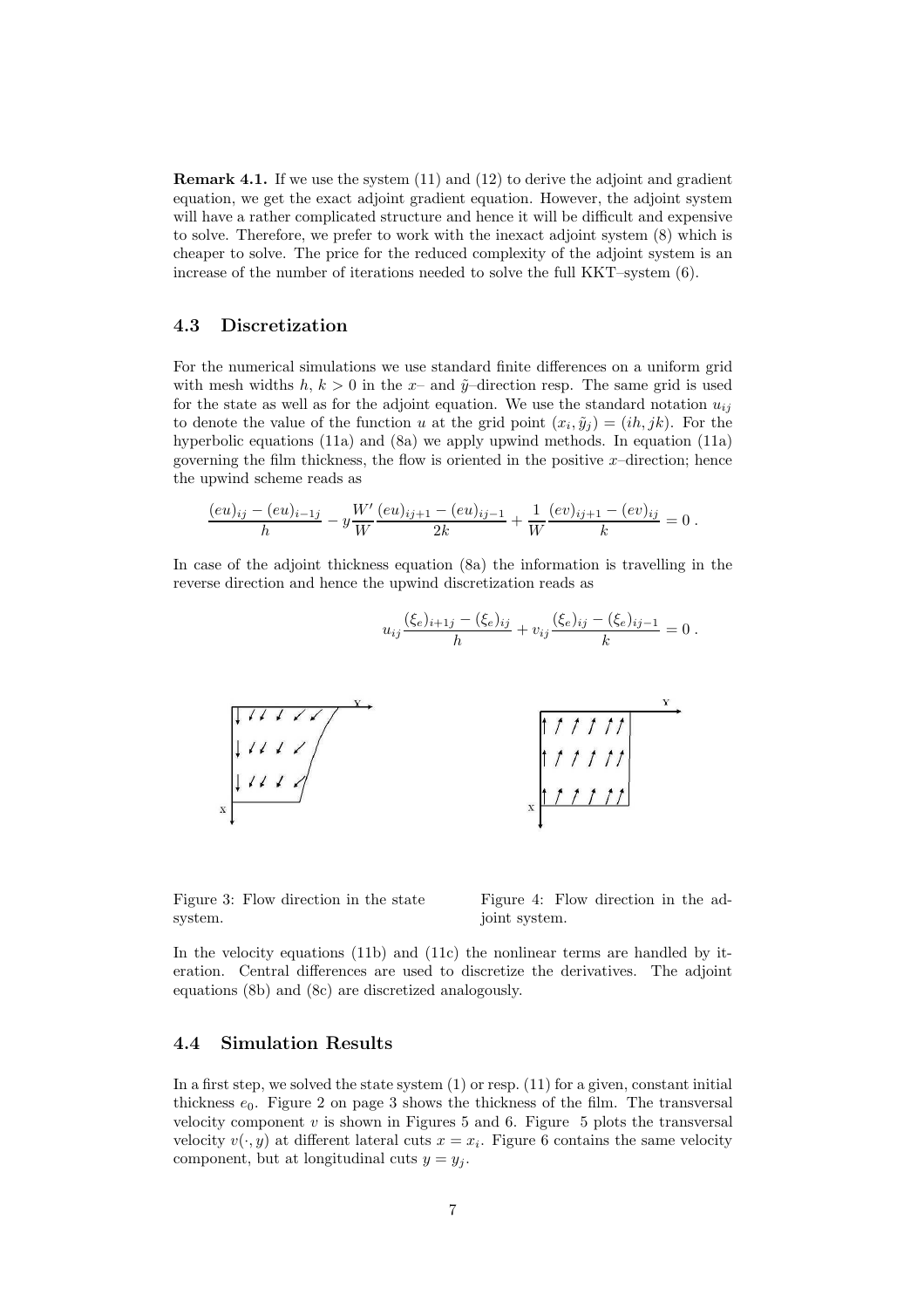

Figure 5: Transversal velocity  $v$ .



Figure 6: Transversal velocity  $v.$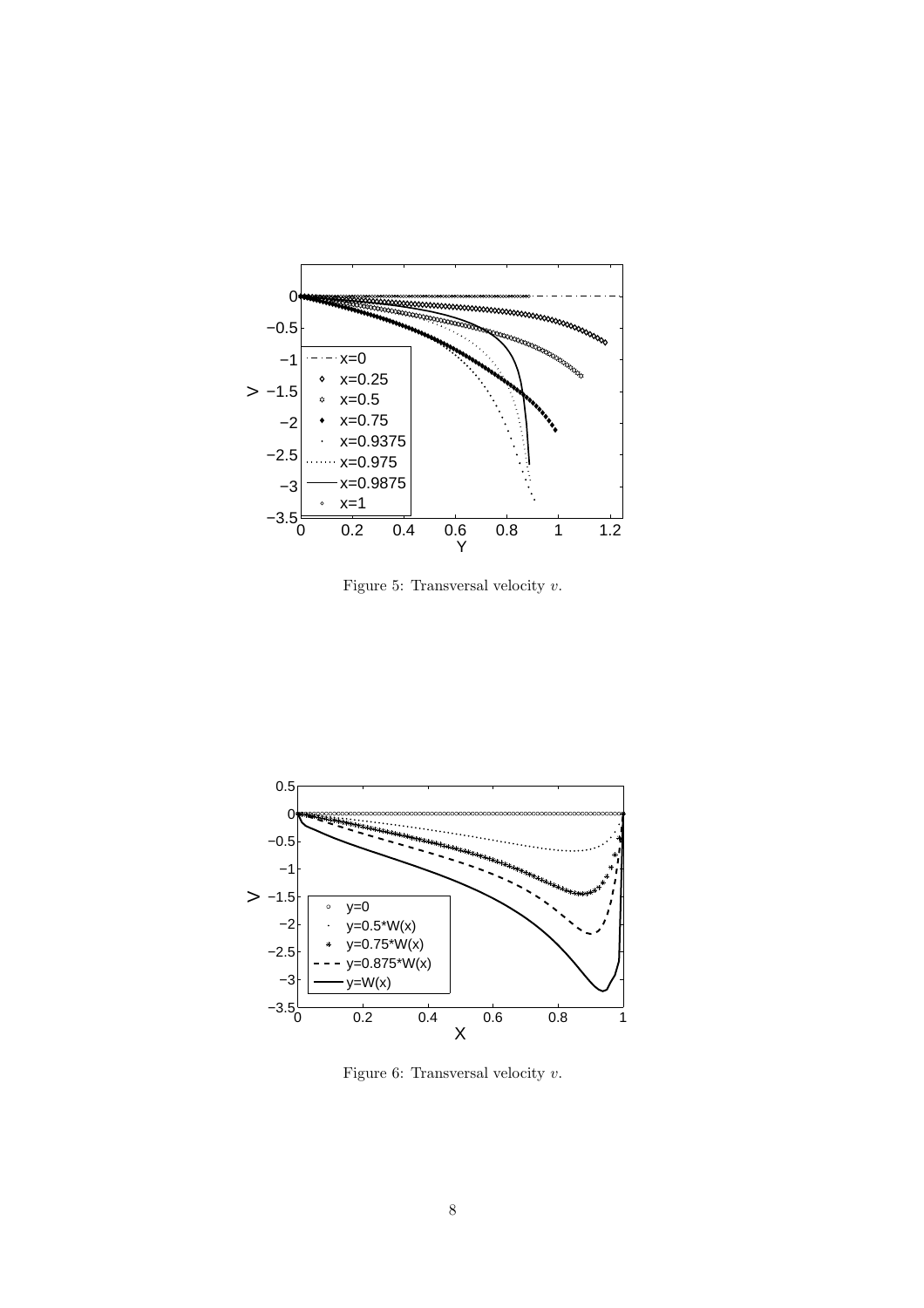In Figure 5 the velocities are is negative, implying that the fluid moves towards the centerline  $y = 0$ ; this yields the neck–in of the film. This neck–in is also clearly visible in Fig. 8 showing the evolution of the width of the film.

In Figure 6, the centerline of the film, i.e.  $y = 0$ , corresponds to the velocity  $v = 0$ and the edge or boundary of the film corresponds to the curve with maximum velocity. Along the central part of the film, i.e. close to the centerline, the transversal velocity component  $v$  is rather small. Hence we may conclude, that in the central part of the film mainly uniaxial extension occurs, i.e. just a stretching in the longitudinal direction. Along the edges of the film, biaxial extension is predominant leading to a stretching and necking–in of the film.

Figure 7 shows the longitudinal velocity component  $u(\cdot, y)$  at different lateral cuts, analogous to Fig. 5. The increase of the longitudinal velocity due to the draw ratio  $D > 1$  is clearly visible.



Figure 7: Longitudinal velocity u.

Finally, we investigated the result of the optimization problem (4). The aim was to find a shape of the nozzle, i.e. an initial thickness  $e_0$  of the film, such that we obtain a uniform thickness  $e_d$  at the position of the spindel. Figure 9(A) shows the unoptimized situation. Lateral cuts of the film thickness  $e(\cdot, y)$  are plotted for different  $x$ –coordinates along the film. Two effects are clearly visible from this figure: on the one hand the decrease of the film thickness along the centerline  $y = 0$ . And on the other hand the development of the edge–bead effect as the longitudinal coordinate  $x$ grows. In contrast to that, Fig. 9(B) shows the situation with the optimized initial thickness  $e_0$ . The uppermost line corresponds to the initial thickness  $e_0$  and the graph at the bottom shows the film thickness at the take-up point  $x = L$ . At the take-up point we obtain a constant film thickness of  $e_d = 0.1$  corresponding to the draw ratio  $D = 10$ . Figures 10 and 11 show a comparison of the un–optimized (left) and optimized situation (right). The initial thickness corresponding to the shape of the nozzle is shown in the upper part and the final film thickness is given below. In the optimized situation the close–to ellipsoidal shape of the nozzle counterbalances the edge–bead effect resulting in a uniform film thickness.

Remark 4.2. The results shown in Figs. 10 and 11 may serve as a a–posteriori justification of our inexact adjoint system (8). Recall, that we solve the state equation (1) as a free–boundary value problem, but the adjoint system on a fixed domain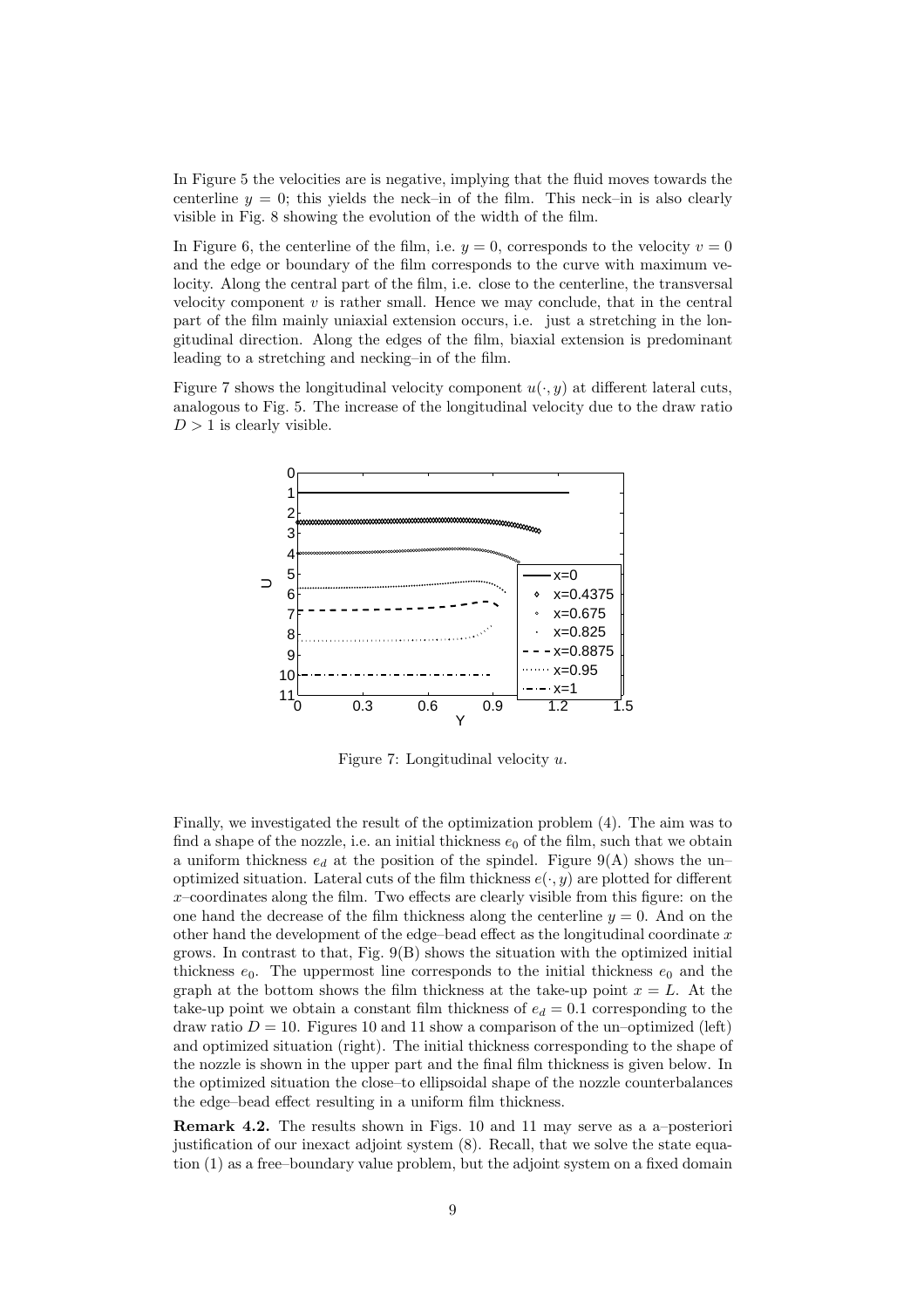

Figure 8: Film width w.



Figure 9: Film thickness  $e$  before the optimization  $(A)$  and after the optimization  $(B).$ 



Figure 10: Nozzle shape (top) and film thickness at take–up (bottom) before the optimization.



Figure 11: Nozzle shape (top) and film thickness at take–up (bottom) after the optimization.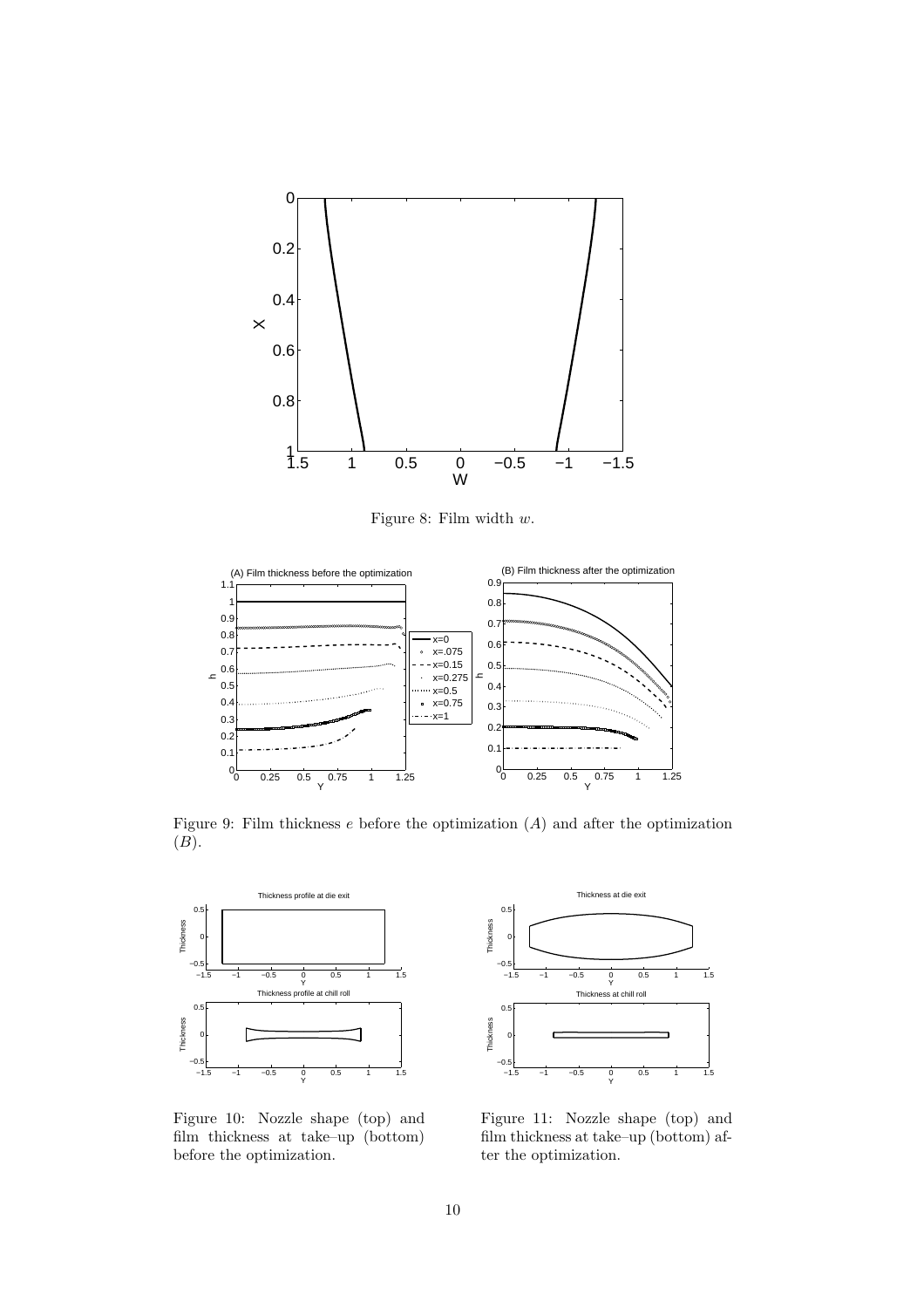with a uniform film width. This leads to an inexact computation of the gradient and hence an inexact update of the control variable in Eqn. (10). However, this inexact update still leads to a decrease in the cost functional and our optimization algorithm terminates with an acceptable solution, solving the problem (4). A rigorous justification of this observation based on space–mapping techniques is left open for future research.

To end our investigations of the optimization problem, the following table shows the computationl time and the number of iterations required for different tolerence levels  $\epsilon$ .

| $\epsilon$ | Number of Iterations | Time         |
|------------|----------------------|--------------|
| .05        | Q                    | $62.0$ sec   |
| .01        |                      | 97 71.9 sec  |
| .005       |                      | 135 76.1 sec |
| .001       | 212                  | $84.6$ sec   |

# 5 Conclusion

We studied the isothermal film casting process. Based on the averaged Navier– Stokes equations, the evolution of the film thickness and width is governed by a free boundary value problem. In an industrial application of the film casting process, one is typically interested in obtaining an even thickness distribution at the take–up point of the film. However, a uniform thickness profile at the nozzle always leads to the so–called edge–bead effect; the final film gets thinner in the middle than at the edges. Hence we formulated an optimization problem to determine the optimal shape of the nozzle, that will lead to an even thickness distribution at the take–up point. Applying the Lagrangian formalism to a modified problem with fixed film width, we were able to derive an approximate adjoint equation. This approximate adjoint was used to set-up an minimization algorithm for our problem. Numerical simulations show, that even with this approximate version of the adjoint equations, the minimization algorithm converges. Therefore we were able to compute the optimal shape of the nozzle, that produces a uniform film thickness.

A mathematical analysis of the proposed approximative adjoint equations and their relation to the full adjoint equations for the free boundary value problem is left as an open question subject to future research.

### References

- [1] S. d'Halewyu, J. F. Agassant and Y. Demay, 'Numerical Simulation of the Cast Film Process', Polymer engineering and science, 30, 335–340 (1990).
- [2] D. Silagy, Y. Demay and J. F. Agassant, 'Numerical simulation of the film casting process', Int. J. Numer. Meth. Fluids, 30, 1–18 (1999).
- [3] P. Barq, J. M. Haudin and J. F. Agassant, 'Isothermal and Anisothermal Models for Cast Film Extrusion', Intern. Polymer Processing, VII(4), 334–349 (1992).
- [4] A. Fortin, P. Carrier and Y. Demay, 'Numerical Simulation of Coextrusion and Film Casting', Int. J. Numer. Meth. Fluids, 20, 31–57 (1995).